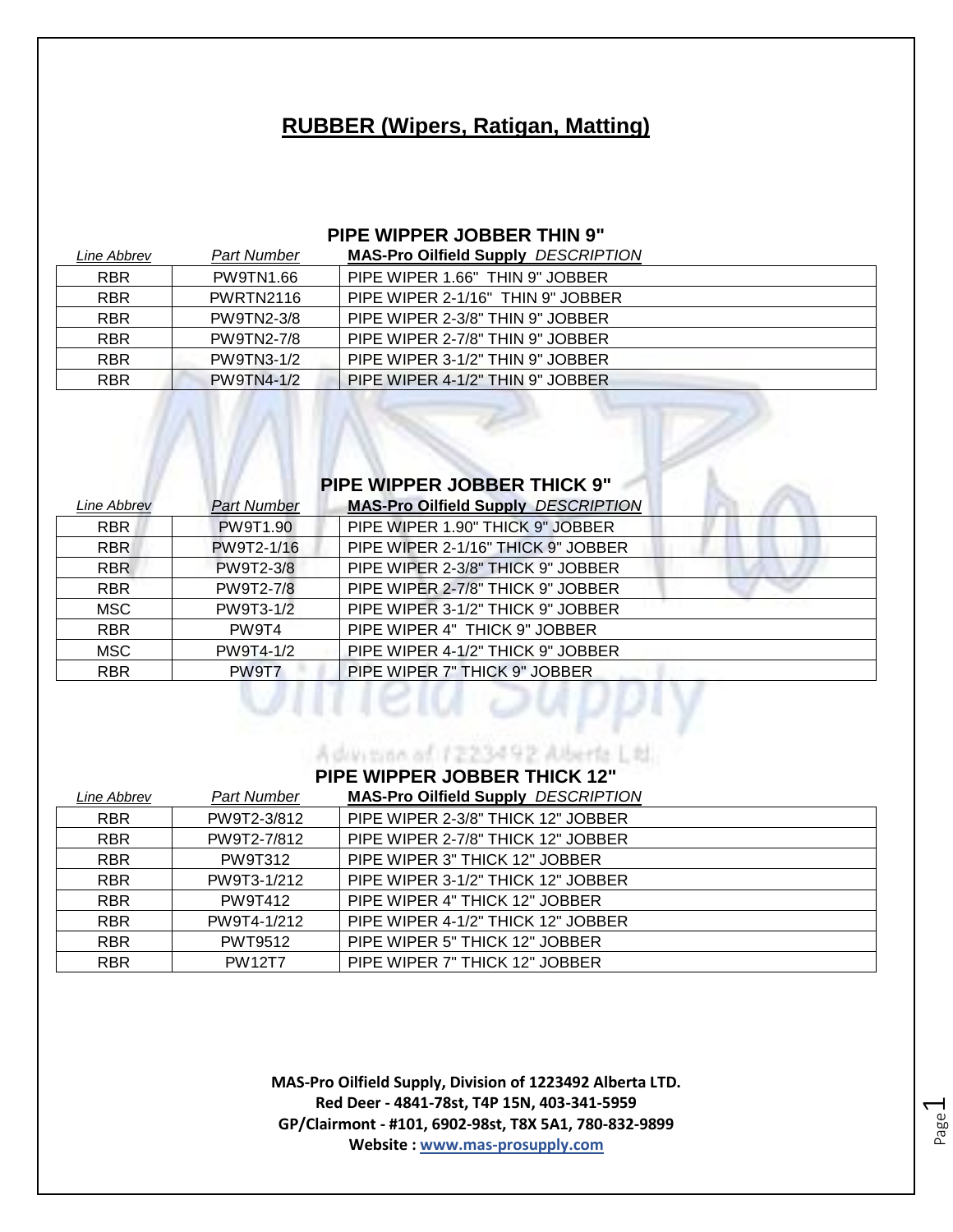## **PIPE WIPPER JOBBER THICK 17"**

| Line Abbrev | <b>Part Number</b> | <b>MAS-Pro Oilfield Supply DESCRIPTION</b> |
|-------------|--------------------|--------------------------------------------|
| <b>RBR</b>  | PW17T2-1/16        | PIPE WIPER 2-1/16" THICK 17" JOBBER        |
| <b>RBR</b>  | PW9T2-3/817        | PIPE WIPER 2-3/8" THICK 17" JOBBER         |
| <b>RBR</b>  | PW9T2-7/817        | PIPE WIPER 2-7/8" THICK 17" JOBBER         |
| <b>RBR</b>  | <b>PW3X17S</b>     | PIPE WIPER 3" X 17" SPLIT JOBBER           |
| <b>RBR</b>  | PW17T3-1/2         | PIPE WIPER 3-1/2" THICK 17" JOBBER         |
| <b>RBR</b>  | <b>PW17T4</b>      | PIPE WIPER 4" THICK 17" JOBBER             |
| <b>RBR</b>  | PW17T4-1/2         | PIPE WIPER 4-1/2" THICK17" JOBBER          |
| <b>RBR</b>  | PW9T5-1/212        | PIPE WIPER 5-1/2" THICK 12" JOBBER         |
| <b>RBR</b>  | PW17T5-1/2         | PIPE WIPER 5-1/2" THICK 17" JOBBER         |
| <b>RBR</b>  | PW17T612           | PIPE WIPER 6-1/2" THICK 17" JOBBER         |
| <b>RBR</b>  | <b>PW17T7</b>      | PIPE WIPER 7" THICK 17 JOBBER              |
| <b>RBR</b>  | PW8-5/8T2-3/817    | PIPE WIPER 8-5/8" THICK 17" JOBBER         |

#### **PIPE WIPPER JOBBER THICK 19"**

Oilfield Supply

Advision of 1223492 Alberta Ltd.

*Line Abbrev Part Number* **MAS-Pro Oilfield Supply** *DESCRIPTION* RBR PW19T412 PIPE WIPER 4-1/2" THICK 19" JOBBER

> **MAS-Pro Oilfield Supply, Division of 1223492 Alberta LTD. Red Deer - 4841-78st, T4P 15N, 403-341-5959 GP/Clairmont - #101, 6902-98st, T8X 5A1, 780-832-9899 Website : www.mas-prosupply.com**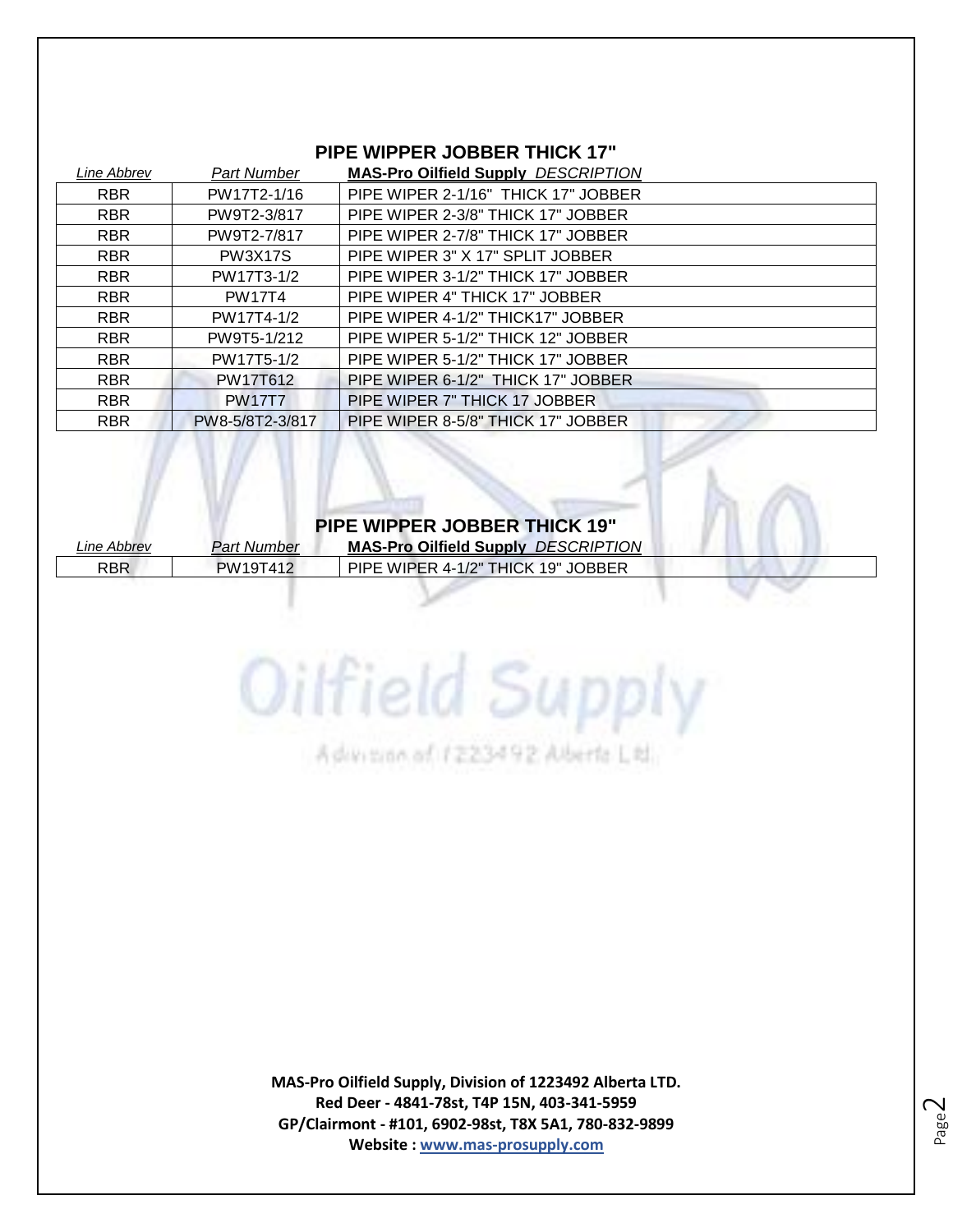## **PIPE WIPPER OIL STATES THIN 9"**

| Line Abbrev | <b>Part Number</b> | <b>MAS-Pro Oilfield Supply DESCRIPTION</b> |
|-------------|--------------------|--------------------------------------------|
| OSI         | 609BJS-RL-2375     | PIPE WIPER 2-3/8" THIN 9" OIL STATES       |
| OSI         | 609BJ-9SRL-2875    | PIPE WIPER 2-7/8" THIN 9" OIL STATES       |
| OSI         | 609BJ-9SRL-3500    | PIPE WIPER 3-1/2" THIN 9" OIL STATES       |
| OSI         | 609BJ-9SRL-4500    | PIPE WIPER 4-1/2" THIN 9" OIL STATES       |

## **PIPE WIPPER OIL STATES THICK 9"**

| <b>Part Number</b> | <b>MAS-Pro Oilfield Supply DESCRIPTION</b> |
|--------------------|--------------------------------------------|
| 609TH-9TL-2375     | PIPE WIPER 2-3/8" THICK 9" OIL STATES      |
| 609TH-9TL-2875     | PIPE WIPER 2-7/8" THICK 9" OIL STATES      |
| 306TH-9TL-3500     | PIPE WIPER 3-1/2" THICK 9" OIL STATES      |
| PW9T4OS            | PIPE WIPER 4" THICK 9" OIL STATES          |
| PW9T4-1/2OS        | PIPE WIPER 4-1/2" THICK 9" OIL STATES      |
|                    |                                            |

#### **RATIGAN RUBBER**

 $\mathbb{R}^d$ 

| Line Abbrev | <b>Part Number</b> | <b>MAS-Pro Oilfield Supply DESCRIPTION</b>     |
|-------------|--------------------|------------------------------------------------|
| <b>RBR</b>  | 212814             | RATIGAN RUBBER 1/4" OEM GREEN DOT (3-1/2" EUE) |
| <b>RBR</b>  | 212-125/8          | RATIGAN RUBBER 5/8" OEM GREEN DOT (3" LP)      |
| <b>RBR</b>  | 212-12BLIND        | RATIGAN RUBBER BLIND OEM GREEN DOT (3" LP)     |
| <b>RBR</b>  | 2128               | RATIGAN RUBBER BLIND OEM GREEN DOT (3-1/2 EUE) |
|             |                    |                                                |
|             |                    |                                                |

Advision of 1223492 Alberta Ltd.

**MAS-Pro Oilfield Supply, Division of 1223492 Alberta LTD. Red Deer - 4841-78st, T4P 15N, 403-341-5959 GP/Clairmont - #101, 6902-98st, T8X 5A1, 780-832-9899 Website : www.mas-prosupply.com**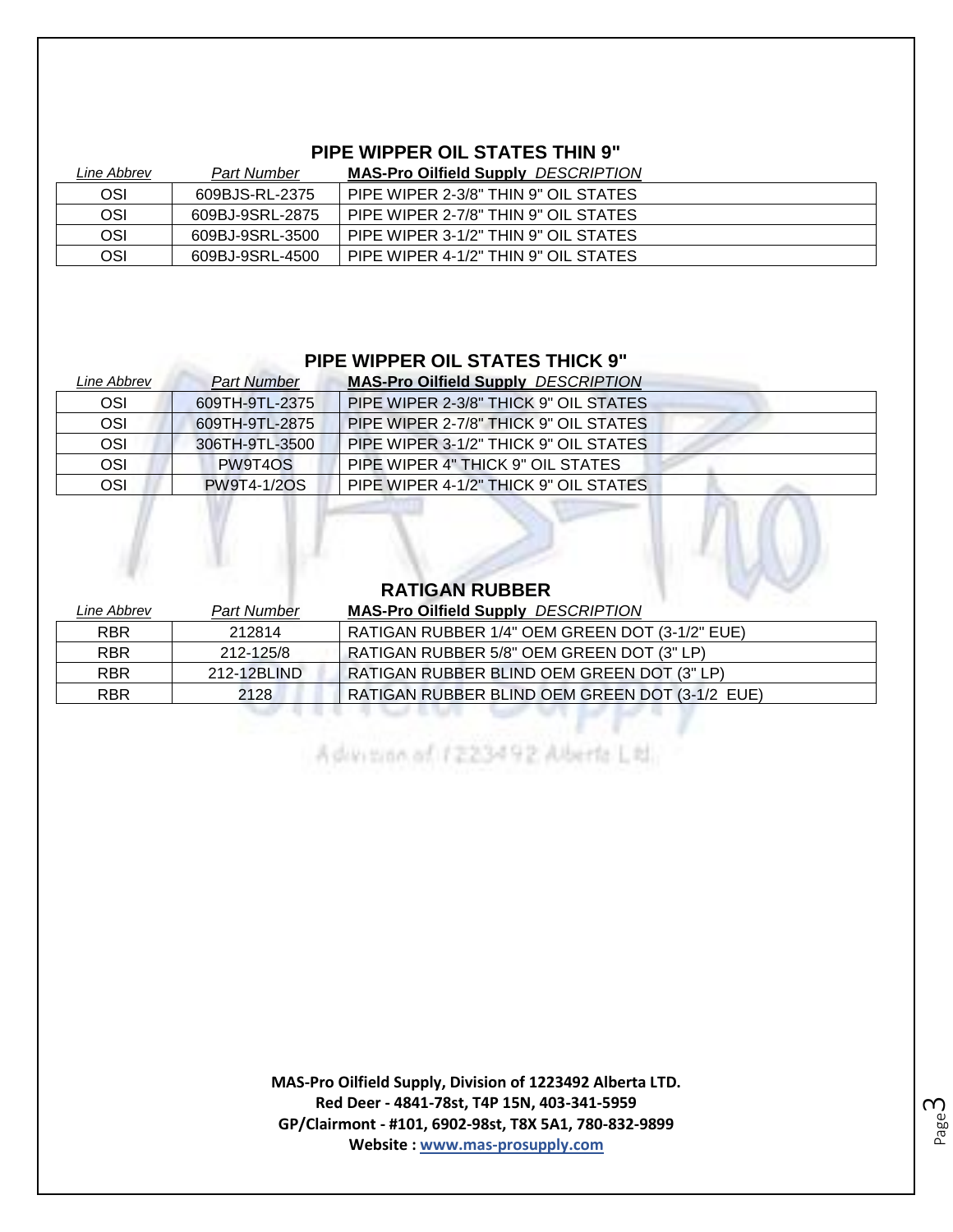## **ROD RATIGAN RUBBER**

| Line Abbrev | <b>Part Number</b> | <b>MAS-Pro Oilfield Supply DESCRIPTION</b> |
|-------------|--------------------|--------------------------------------------|
| <b>SWB</b>  | <b>RRRB</b>        | ROD RATIGAN RUBBER BLIND SOUR (SET OF 2)   |
| <b>SWB</b>  | <b>RRRBS</b>       | ROD RATIGAN RUBBER BLIND SWEET (SET OF 2)  |
| <b>SWB</b>  | RRR <sub>12S</sub> | ROD RATIGAN RUBBERS 1/2" SOUR (SET OF 2)   |
| <b>SWB</b>  | <b>RRR5/8S</b>     | ROD RATIGAN RUBBERS 5/8" SOUR (SET OF 2)   |
| <b>SWB</b>  | <b>RRR5/8</b>      | ROD RATIGAN RUBBERS 5/8" SWEET (SET OF 2)  |

| <b>ROD WIPERS DOUBLE E</b> |             |                                            |  |
|----------------------------|-------------|--------------------------------------------|--|
| Line Abbrev                | Part Number | <b>MAS-Pro Oilfield Supply DESCRIPTION</b> |  |
| <b>RBR</b>                 | 02-01000    | ROD WIPER 3/4" DOUBLE E                    |  |
|                            |             |                                            |  |

LA

| <b>ROD WIPERS JOBBER</b> |                    |                                            |  |
|--------------------------|--------------------|--------------------------------------------|--|
| Line Abbrev              | <b>Part Number</b> | <b>MAS-Pro Oilfield Supply DESCRIPTION</b> |  |
| <b>RBR</b>               | RW5/8              | ROD WIPER 5/8" JOBBER                      |  |
| <b>RBR</b>               | RW3/4              | ROD WIPER 3/4" JOBBER                      |  |
| <b>RBR</b>               | RW7/8-1            | ROD WIPER 7/8" JOBBER                      |  |
| <b>RBR</b>               | RW <sub>1</sub>    | ROD WIPER 1" JOBBER                        |  |

|             |                    | <b>ROD WIPERS OIL STATES</b>               |  |
|-------------|--------------------|--------------------------------------------|--|
| Line Abbrev | <b>Part Number</b> | <b>MAS-Pro Oilfield Supply DESCRIPTION</b> |  |
| OSI         | RS-5058            | ROD WIPER 5/8" OIL STATES                  |  |
| OSI         | SW-RS-5034         | ROD WIPER 3/4" OIL STATES                  |  |
| OSI         | RS-5078            | ROD WIPER 7/8" OIL STATES                  |  |
| OSI         | RS-5100            | ROD WIPER 1" OIL STATES                    |  |

| <b>JU RUDDEIS</b> |                    |                                            |  |
|-------------------|--------------------|--------------------------------------------|--|
| Line Abbrev       | <b>Part Number</b> | <b>MAS-Pro Oilfield Supply DESCRIPTION</b> |  |
| <b>RBR</b>        | <b>JUR2-3/8</b>    | JU RUBBER 2-3/8"                           |  |
| <b>RBR</b>        | <b>JUR2-7/8</b>    | JU RUBBER 2-7/8"                           |  |
| <b>RBR</b>        | JUR3-1/2           | JU RUBBER 3-1/2"                           |  |
|                   |                    |                                            |  |

**JU Rubbers**

**MAS-Pro Oilfield Supply, Division of 1223492 Alberta LTD. Red Deer - 4841-78st, T4P 15N, 403-341-5959 GP/Clairmont - #101, 6902-98st, T8X 5A1, 780-832-9899 Website : www.mas-prosupply.com**

Page 4